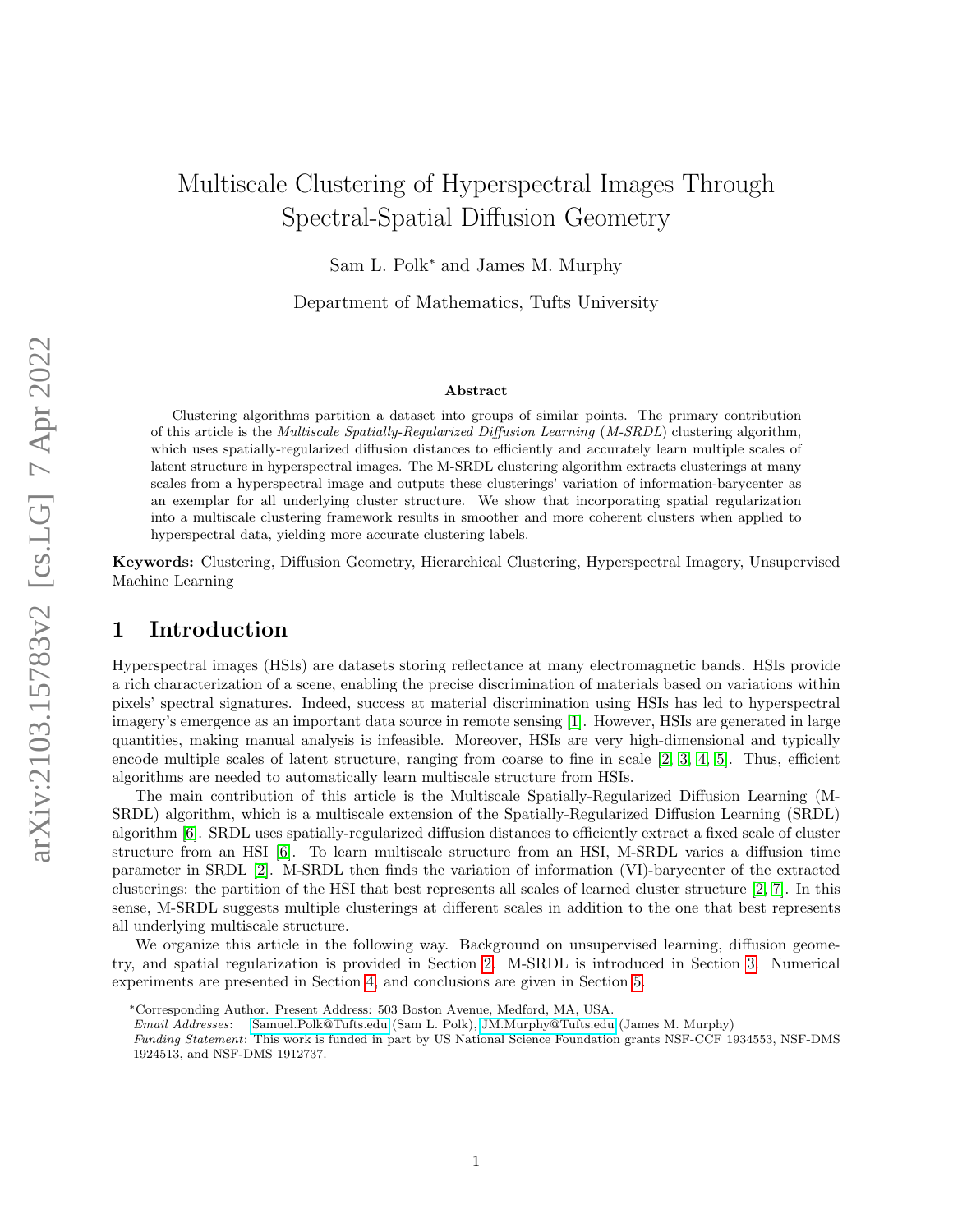### <span id="page-1-0"></span>2 Background

A clustering algorithm partitions an HSI  $X = \{x_i\}_{i=1}^n \subset \mathbb{R}^D$  (interpreted as a point cloud, where n is the number of pixels and D is the number of spectral bands) into *clusters* of data points, denoted  $X_1, X_2, \ldots, X_K$  [\[8\]](#page-5-4). The partition  $\mathcal{C} = \{X_k\}_{k=1}^K$  is called a *clustering* of X, and each pixel may be assigned a unique label corresponding to its  $X_k$ . In a good clustering of X, data from the same cluster are "similar," while data from different clusters are "dissimilar." The specific notion of similarity between points varies across the many clustering algorithms in the literature [\[3,](#page-4-2) [4,](#page-5-0) [5,](#page-5-1) [8,](#page-5-4) [9,](#page-5-5) [10\]](#page-5-6).

### 2.1 Background on Diffusion Geometry

Data-dependent, diffusion-based mappings are highly effective at capturing an HSI's intrinsic low dimensionality [\[11,](#page-5-7) [12\]](#page-5-8). These methods treat data points as nodes in an undirected graph. Edges between points are encoded in a weight matrix:  $W_{ij} = \exp(-||x_i - x_j||_2^2/\sigma^2)$ , where  $\sigma$  is a scale parameter reflecting the interaction radius between points. Define the Markov transition matrix for a random walk on X by  $P = D^{-1}W$ , where  $D_{ii} = \sum_{j=1}^{n} \hat{W}_{ij}$ . Assuming  $P \in \mathbb{R}^{n \times n}$  is reversible, aperiodic, and irreducible, there exists a unique  $q \in \mathbb{R}^{1 \times n}$  satisfying  $qP = q$ . Denote (right) eigenvector-eigenvalue pairs of P by  $\{(\psi_i, \lambda_i)\}_{i=1}^n$ , sorted so that  $1 = |\lambda_1| > |\lambda_2| \geq ... |\lambda_n| \geq 0$ . The first K eigenvectors of P tend to concentrate on the K most highly-connected components of the underlying graph, making them useful for clustering.

Diffusion distances, defined for  $x_i, x_j \in X$  at time  $t \geq 0$  by

$$
D_t(x_i, x_j) = \sqrt{\sum_{k=1}^n \frac{|(P^t)_{ik} - (P^t)_{jk}|^2}{q_k}},
$$

are a data-dependent distance metric well-suited to the clustering problem [\[2,](#page-4-1) [9\]](#page-5-5). If clusters are well-separated and coherent, within-cluster diffusion distances will be small relative to between-cluster diffusion distances [\[9\]](#page-5-5). The diffusion map  $\Psi_t(x) = (\psi_1(x), |\lambda_2|^t \psi_2(x), \dots, |\lambda_n|^t \psi_n(x))$  is a closely related concept [\[11,](#page-5-7) [12\]](#page-5-8). Indeed, diffusion distances can be identified as Euclidean distances in a data-dependent feature space consisting of diffusion map coordinates:  $D_t(x, y) = ||\Psi_t(x) - \Psi_t(y)||_2$  [\[11\]](#page-5-7).

The time parameter  $t$  is linked to the scale of structure that can be separated using diffusion distances [\[2,](#page-4-1) [11,](#page-5-7) [12\]](#page-5-8). Small t enables the detection of fine-scale local structure, while larger t enables the detection of macro-scale global structures. Thus, the diffusion time parameter may be varied to learn the rich multiscale structure encoded in HSI data [\[2\]](#page-4-1).

### <span id="page-1-1"></span>2.2 The SRDL Clustering Algorithm

Nearby HSI pixels tend to come from the same cluster. Thus, incorporating spatial geometry (where pixels are located within the HSI) into a clustering algorithm may result in smoother clusters [\[6,](#page-5-2) [13,](#page-5-9) [14\]](#page-5-10). The SRDL algorithm (Algorithm [1\)](#page-2-1) modifies the graph underlying P to directly incorporate spatial geometry into the diffusion process [\[6\]](#page-5-2). More precisely, each x is connected to its  $N \ell^2$ -nearest neighbors, chosen from pixels within a  $(2R_1 + 1) \times (2R_1 + 1)$  spatial square centered at x in the original image, where  $R_1 \in \mathbb{N}$  is called the graph spatial window. Thus, nearby pixels may have edges between them, but pixels from different segments of the image will not. Diffusion distances computed using this modified graph are called spatially-regularized diffusion distances [\[6\]](#page-5-2).

Fix  $t \geq 0$  so that there is a single scale of latent cluster structure to be learned. Let  $p(x)$  be a kernel density estimator (KDE) capturing empirical density:

$$
p(x) = \frac{1}{Z} \sum_{y \in NN_N(x)} \exp\bigg(-\frac{\|x - y\|_2^2}{\sigma_0^2}\bigg),\,
$$

where  $NN_N(x)$  is the set of the N points in X closest to x in  $\ell^2$ -distance,  $\sigma_0$  is a KDE bandwidth, and Z is a normalization constant so that  $\sum_{x \in X} p(x) = 1$ . Let  $\rho_t(x)$  be defined as

$$
\rho_t(x) = \begin{cases} \max_{y \in X} D_t(x, y) & x = \operatorname{argmax}_{y \in X} p(y), \\ \min_{y \in X} \{D_t(x, y) | p(y) \ge p(x) \} & \text{otherwise.} \end{cases}
$$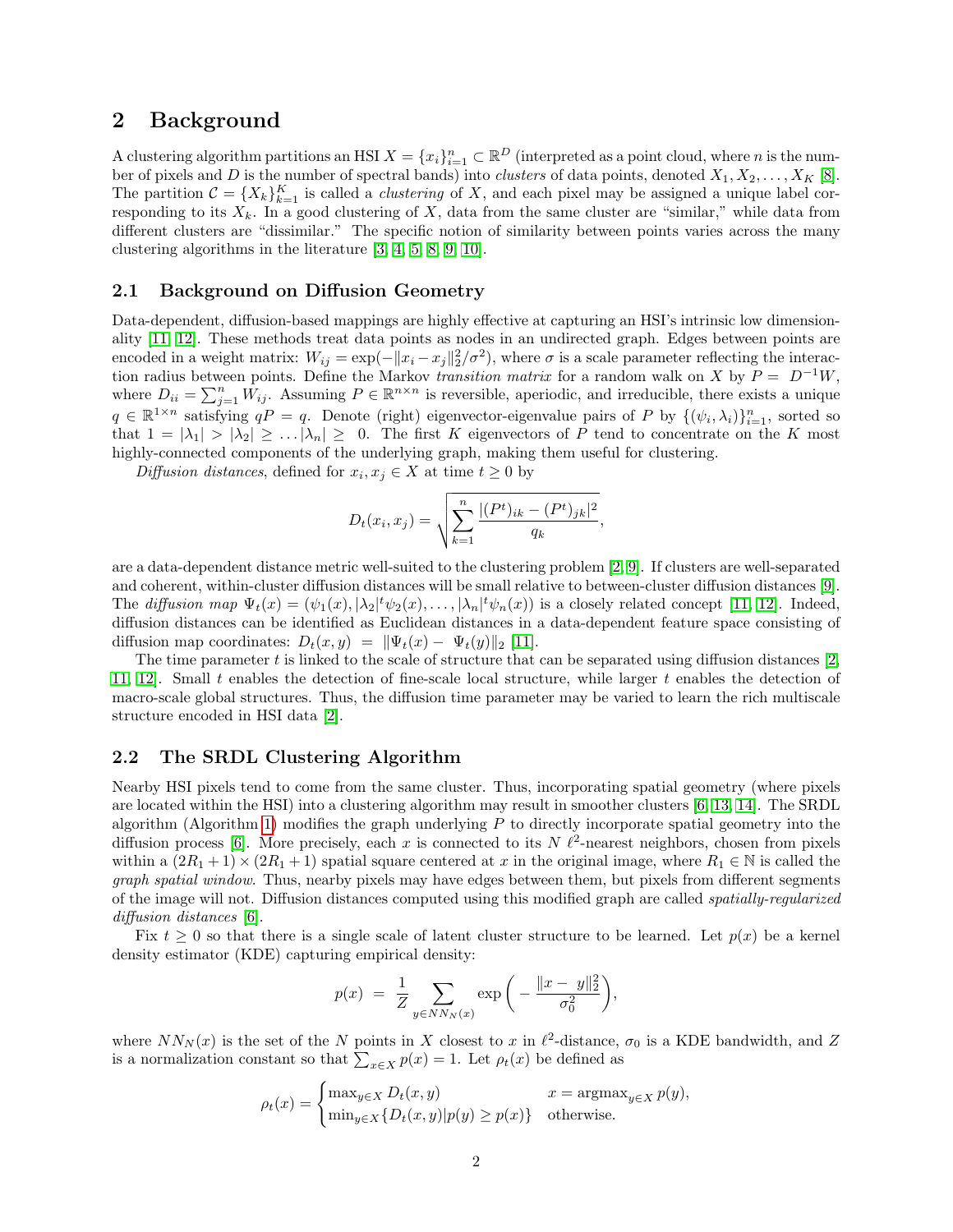#### Algorithm 1: Spatially-Regularized Diffusion Learning (SRDL) clustering algorithm [\[6\]](#page-5-2)

- **Input:** X (data), t (time step),  $N$  (# nearest neighbors)  $\sigma$  (scale parameter),  $\sigma_0$  (KDE bandwidth),  $R_1$  (graph spatial window),  $R_2$  (consensus spatial window) **Output:**  $C$  (clustering),  $K$  (# clusters)
- 1 Build KNN graph with  $N \ell^2$ -nearest neighbors within a graph spatial window  $R_1 > 0$ . Weight edges according to a Gaussian kernel with scale parameter  $\sigma$ . Compute P from this graph;
- 2 Compute  $\mathcal{D}_t(x) = p(x)\rho_t(x)$ , where  $p(x)$  and  $\rho_t(x)$  are computed as described in Section [2.2;](#page-1-1)
- 3 Solve  $K = \operatorname{argmin}_{1 \leq k \leq n-1} \mathcal{D}_t(x_{m_k}) / \mathcal{D}_t(x_{m_{k+1}})$ , where  $\{x_{m_k}\}_{k=1}^n$  is a sorting of the points in X according to  $\mathcal{D}_t(x)$  in non-increasing order. Label data modes  $\mathcal{C}(x_{m_k}) = k$  for  $k = 1, ..., K$ ;
- 4 Labeling Stage 1: In order of non-increasing  $p(x)$ , for each  $x \in X$ , find  $x^*$  and  $\mathcal{C}^{(s)}(x)$  (if it exists), as described in Section [2.2.](#page-1-1) If  $\mathcal{C}^{(s)}(x)$  exists but  $\mathcal{C}(x^*) \neq \mathcal{C}^{(s)}(x)$ , skip x in Labeling Stage 1. Otherwise set  $\mathcal{C}(x) = \mathcal{C}(x^*)$ ;
- <span id="page-2-1"></span>5 Labeling Stage 2: In order of non-increasing  $p(x)$ , for each  $x \in X$ , find  $x^*$  and  $\mathcal{C}^{(s)}(x)$  (if it exists), as described in Section [2.2.](#page-1-1) If  $\mathcal{C}^{(s)}(x)$  exists, set  $\mathcal{C}(x) = \mathcal{C}^{(s)}(x)$ . Otherwise, set  $\mathcal{C}(x) = \mathcal{C}(x^*)$ .

Thus,  $\rho_t(x)$  returns the diffusion distance at time t between x and its  $D_t$ -nearest neighbor of higher density, capturing diffusion geometry underlying the HSI. Maximizers of  $\mathcal{D}_t(x) := p(x)\rho_t(x)$  are, thus, points with large p-values (i.e., high density) and large  $\rho_t$ -values (i.e., high diffusion distances from any other high-density points). These maximizers are defined as data modes and are assigned unique cluster labels.

SRDL labels non-modal points in two stages. In Labeling Stage 1, for each non-modal point  $x \in X$ , SRDL finds  $x^* = \operatorname{argmin}_{y \in X} \{ D_t(x, y) \mid C(y) \neq 0 \land p(y) \geq p(x) \}$ : the  $D_t$ -nearest neighbor of x that is higher density and already labeled. SRDL then establishes the *spatial consensus label* of x, denoted  $\mathcal{C}^{(s)}(x)$ . Namely,  $\mathcal{C}^{(s)}(x)$ is the majority label among the labeled spatial neighbors of x located within a  $(2R_2 + 1) \times (2R_2 + 1)$  spatial square centered at x in the original image, where  $R_2 \in \mathbb{N}$  is a consensus spatial window that is typically smaller than the graph spatial window used to generate P. SRDL assigns  $C(x) = C(x^*)$  unless  $\mathcal{C}^{(s)}(x)$  exists and differs from  $C(x^*)$ . In this case, x is skipped in Labeling Stage 1. In Labeling Stage 2, each unlabeled point is given its spatial consensus label (if one exists). If not, SRDL assigns the label of the  $D_t$ -nearest neighbor that is higher-density and already labeled.

# <span id="page-2-0"></span>3 The M-SRDL Clustering Algorithm

SRDL has been shown to be effective on a number of synthetic and real HSIs [\[6\]](#page-5-2), but it is limited in that it focuses on a single clustering scale. In this section, we introduce a multiscale extension of SRDL, which we call the Multiscale Spatially-Regularized Diffusion Learning (M-SRDL) clustering algorithm (provided in Algorithm [2\)](#page-3-1). M-SRDL implements SRDL at an exponential range of time scales  $t \in \{0, 1, 2, 2^2, \ldots, 2^T\},$ where  $T = \lceil \log_2 \lfloor \log_{|\lambda_2(P)|} (\frac{2\tau}{\min(q)}) \rceil$ . This cut-off is chosen so that, if  $t \geq 2^T$ ,  $\max_{x,y \in X} D_t(x,y) \leq \tau$ . Hence,  $\tau \ll 1$  can be interpreted as a threshold for how small diffusion distances are allowed to become before terminating cluster analysis. Importantly, since M-SRDL uses SRDL to extract clusterings, spatial regularization is incorporated into label assignments at all scales.

After extracting multiscale cluster structure from the HSI, M-SRDL solves  $\mathcal{C}_{t^*} = \operatorname*{argmin}_{t \in J}$  $\sum_{u\in J} VI(\mathcal{C}_t, \mathcal{C}_u),$ 

where  $J = \{t_i | K_{t_i} \in [2, \frac{n}{2})\}$  is the set of time steps during which SRDL extracts nontrivial clusterings of X and VI is the variation of information (VI) distance metric between clusterings of X [\[7\]](#page-5-3). The clustering  $\mathcal{C}_{t^*}$ can be interpreted as the  $VI$ -barycenter of nontrivial clusterings generated by SRDL. Thus, M-SRDL integrates information gained from spatially-regularized partitions at multiple scales into a single representative clustering of  $X$  [\[2,](#page-4-1) [6\]](#page-5-2).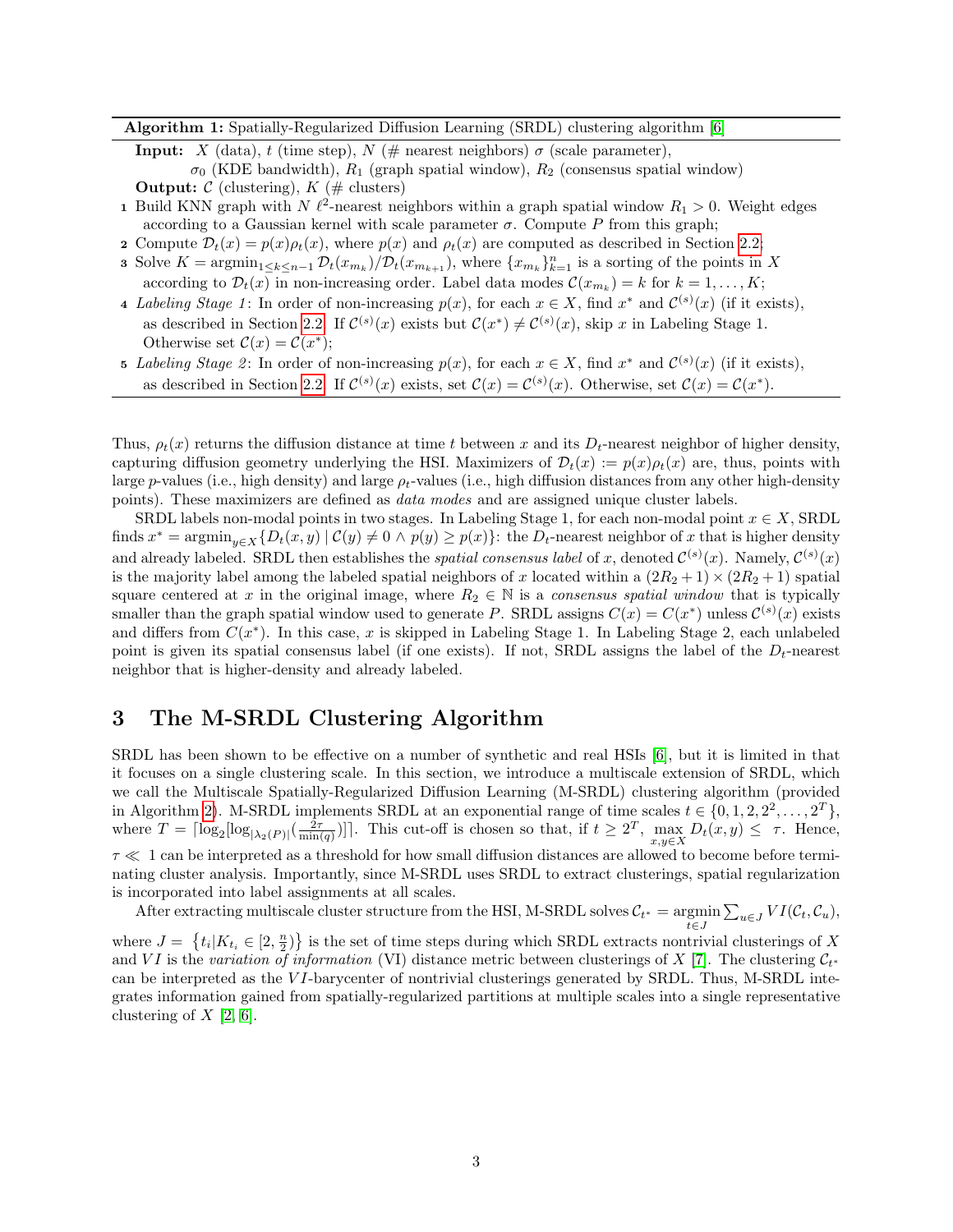Algorithm 2: Multiscale Spatially-Regularized Diffusion Learning (M-SRDL) clustering algorithm

**Input:** X (data),  $\tau$  (threshold)  $\sigma$  (scale parameter),  $\sigma_0$  (KDE bandwidth),

 $R_1$  (graph spatial window),  $R_2$  (consensus spatial window)

- **Output:**  $\mathcal{C}_{t^*}$  (optimal clustering),  $K_{t^*}$  (no. clusters)
- 1 Build KNN graph with  $N \ell^2$ -nearest neighbors within a graph spatial window of  $R_1 > 0$ . Weight edges according to a Gaussian kernel with scale parameter  $\sigma$ . Compute P and q from this graph;
- 2 Compute  $T = \lceil \log_2[\log_{|\lambda_2(P)|}(\frac{2\tau}{\min(q)})] \rceil$ . For each time step  $t_i \in \{0, 1, 2, 2^2, \ldots, 2^T\}$ , calculate  $[\mathcal{C}_{t_i}, K_{t_i}] = \text{SRDL}(X, t_i, N, \sigma, \sigma_0, R_1, R_2);$
- **3** For each  $t \in J = \{t | K_{t_i} \in [2, \frac{n}{2})\}$ , calculate  $VI^{(\text{tot})}(\mathcal{C}_t) = \sum_{u \in J} VI(\mathcal{C}_t, \mathcal{C}_u)$ ;
- <span id="page-3-1"></span>4 Solve  $\mathcal{C}_{t^*} = \operatorname{argmin} \{ VI^{(\text{tot})}(\mathcal{C}_t) \mid t \in J \}$  and let  $K_{t^*}$  be the number of clusters in  $\mathcal{C}_{t^*}$ ;

### <span id="page-3-0"></span>4 Numerical Experiments

In this section, we present analysis of M-SRDL on the real-world Salinas A HSI (Fig. [1\)](#page-3-2) [\[15\]](#page-5-11), which was generated by the Airborne Visible/Infrared Imaging Spectrometer over farmland in Salinas Valley, California, USA. This HSI encodes 224 spectral bands across an  $83 \times 86$  image.

In Fig. [3,](#page-4-4) we evaluate M-SRDL on the Salinas A HSI and compare its clusterings against those of the M-LUND algorithm [\[2\]](#page-4-1). M-LUND is a multiscale extension of the LUND algorithm [\[9\]](#page-5-5), which is identical to SRDL except that LUND does not include spatial regularization into its predictions. More precisely, LUND relies on a standard KNN graph to build  $P$  and does not use spatial consensus to label non-modal points. M-LUND learns multiscale structure from  $X$  by varying the input  $t$  of LUND and outputs the V I-barycenter of learned nontrivial cluster structure as a clustering exemplar. Thus, the one difference between these two algorithms and their predictions is that M-SRDL incorporates spatial geometry into its labeling and M-LUND does not. If spatial regularization changes neither  $\lambda_2(P)$  nor min(q), M-SRDL and M-LUND have identical computational complexity [\[2,](#page-4-1) [6\]](#page-5-2). M-SRDL and M-LUND were implemented using the same parameters  $N = 100$ ,  $\sigma = 1.30$ ,  $\sigma_0 = 3.6 \times 10^{-3}$ , and  $\tau = 10^{-5}$ . For M-SRDL, we set  $R_1 = 12$ and  $R_2 = 0$ . Thus, spatial consensus labels were not used, and the numerical experiments presented in this section may be considered an ablation study for the use of spatially-regularized diffusion distances in the setting of multiscale clustering.

Both M-LUND and M-SRDL successfully extracted multiscale structure from the HSI (Fig. [3\)](#page-4-4). Indeed, clusters are observed to merge as t increases, reflecting that fewer diffusion map coordinates contribute to diffusion distances. However, spatial regularization clearly improved spatial smoothness of clusters, especially near cluster boundaries in the 1st and 2nd columns of Fig. [3.](#page-4-4) Indeed, while M-LUND assigned noisy labels to cluster boundaries, the spatial separation between clusters was strong for M-SRDL clusterings. Both methods assigned the coarsest clustering  $(K_{t^*} = 2$  for M-LUND and  $K_{t^*} = 3$  for M-SRDL) as VI-barycenters. The normalized mutual information [\[7\]](#page-5-3) between these clusterings and the ground truth labels were 0.3016 for M-SRDL and 0.2836 for M-LUND respectively. Thus, spatial regularization resulted in a partition closer to the ground truth labels.

<span id="page-3-2"></span>

Figure 1: Ground truth labels and spectra of a random sample of pixels from the Salinas A HSI [\[15\]](#page-5-11).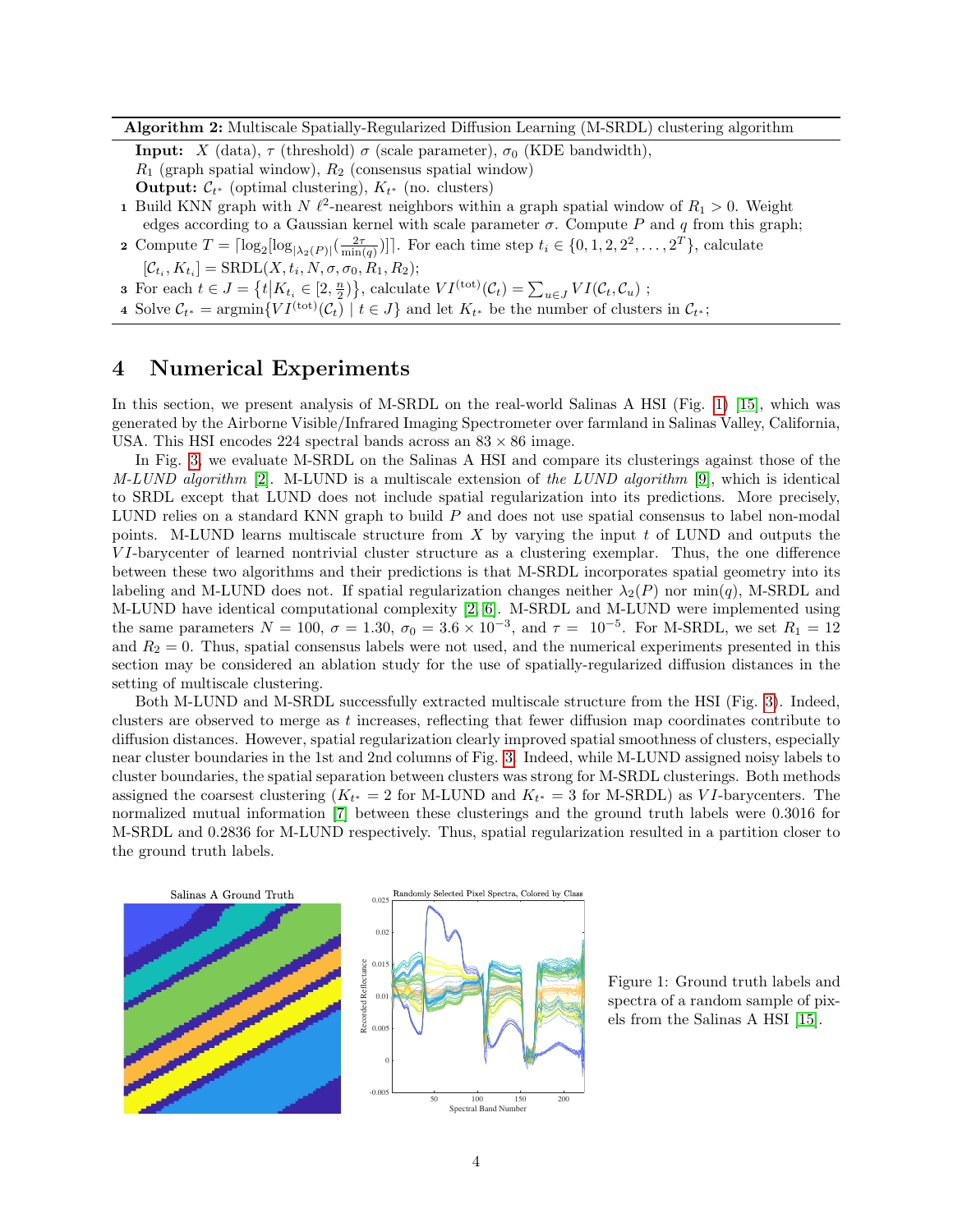<span id="page-4-4"></span>

Figure 3: Multiscale cluster structure learned by M-LUND [\[2\]](#page-4-1) and M-SRDL from the Salinas A HSI. Spatial regularization yields smoother clusters, especially near cluster boundaries.

We provide software to replicate our numerical experiments in the following GitHub repository: [https://github.com/sampolk/MultiscaleDiffusionClustering.](https://github.com/sampolk/MultiscaleDiffusionClustering)

# <span id="page-4-3"></span>5 Conclusions

We conclude that spatially-regularized diffusion geometry is well-equipped for finding latent multiscale structure in high-dimensional images like HSIs and that spatial regularization improves cluster coherence. Future work includes extending past performance guarantees for M-LUND [\[2\]](#page-4-1) to account for spatial regularization, which we observe improves the spatial coherence of cluster structure in the Salinas A HSI. Additionally, M-SRDL allows for different spatial radii (graph and consensus), and analysis is needed on the interplay between these in M-SRDL's outputs. Finally, we expect that M-SRDL can be adapted for active learning, wherein a carefully chosen subset of pixels are queried for ground truth labels and exploited for semi-supervised label propagation to the entire HSI [\[14,](#page-5-10) [16,](#page-5-12) [17,](#page-5-13) [18\]](#page-5-14).

# References

- <span id="page-4-0"></span>[1] M. Eismann, Hyperspectral Remote Sensing, SPIE Press, 2012.
- <span id="page-4-1"></span>[2] J. M. Murphy and S. L. Polk, "A multiscale environment for learning by diffusion," Appl Comput Harm Anal, vol. 57, pp. 58–100, 2022.
- <span id="page-4-2"></span>[3] N. Gillis, D. Kuang, and H. Park, "Hierarchical clustering of hyperspectral images using rank-two nonnegative matrix factorization," IEEE Trans. Geosci. Remote Sens., vol. 53, no. 4, pp. 2066–2078, 2014.